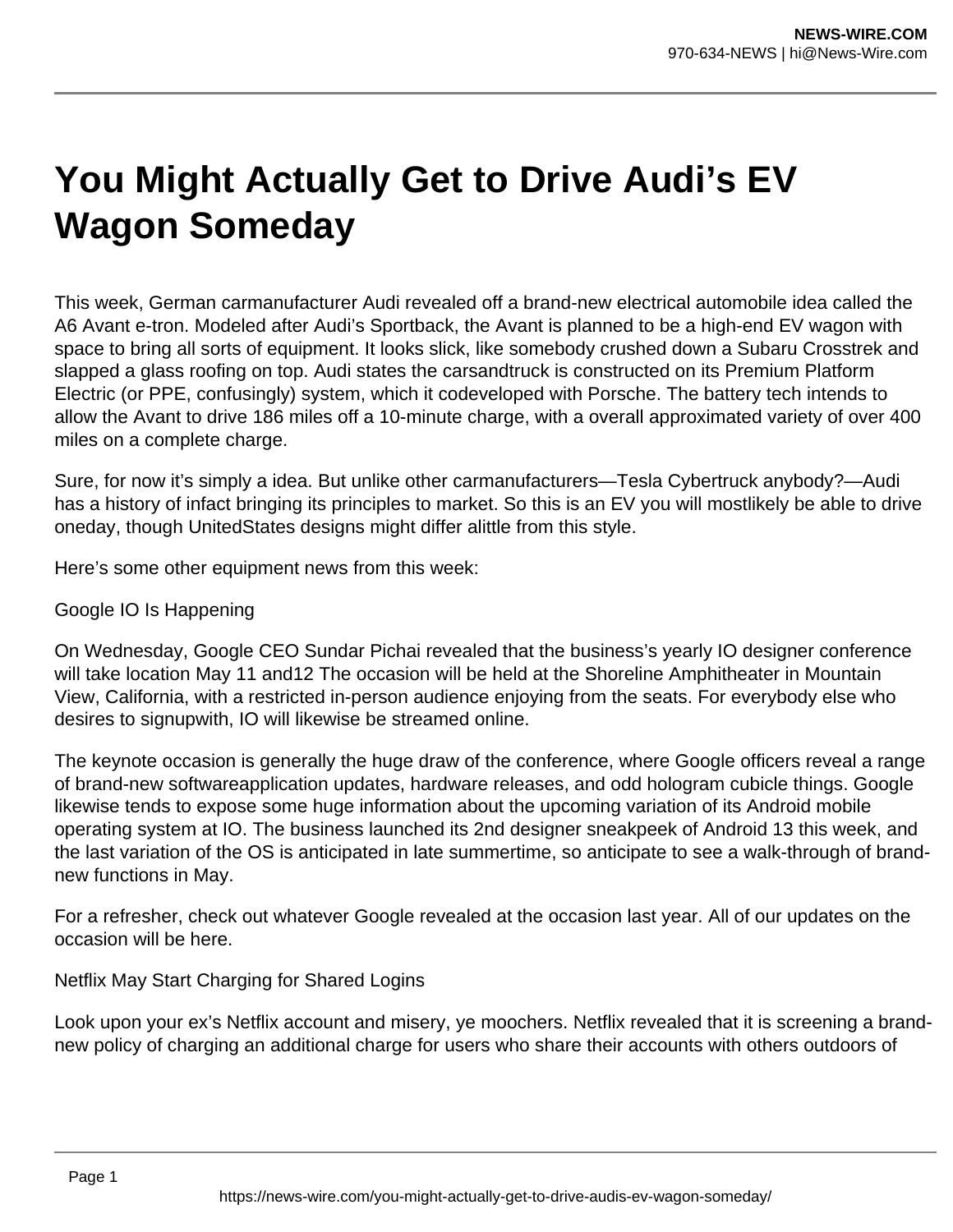their own house.

In its news short (filed under "Innovation"), Netflix states profile sharing is "impacting our capability to invest in excellent brand-new TELEVISION and movies." Apparently, every time your father-in-law logs into your account, another severely performed reboot loses its wings.

Netflix states it doesn't strategy to block users who share passwords rather yet, however it is highly motivating them to pay up for doing so. Users can include up to 2 "sub accounts" for an extra \$3 each.

For now, Netflix's sharing crackdown is takingplace just in Costa Rica, Chile, and Peru, however the business states this policy might broaden to other nations quickly.

## It's So Hard to Say Goodbye to Amazon

A report from Business Insider exposes that Amazon intentionally made it more hard for some users to cancel their Prime subscriptions. According to dripped files, Amazon's so-called Project Iliad purposefully included friction to the procedure of canceling a Prime account by making users wade through several actions priorto lastly being able to choose out. This kind of labyrinthian user experience, activists state, is intentionally created to irritate users attempting to cancel a paid service. (Here's how to make sure you're not getting deceived by these dark patterns online.) After the job was executed, Prime cancellations dropped by 14 percent in 2017.

In other Amazon news, employees at 3 Amazon storagefacilities went on strike this week, asking for increased earnings and longer breaks.

Smart-Home Standard Matter Sees Delays

Matter, the proposed connection requirement that would makeitpossiblefor smart-home gadgets from various makers to talk to each other, is being postponed anumberof months. Matter was expected to showup in the middle of the year, however now the Community Standard Alliance—the partnership inbetween smart-home giants like Apple, Google, and Amazon that manages the basic—tells the Verge that Matter will now be offered in fall2022 The hold-up comes after more makers than anticipated revealed interest in signingupwith up. Until then, you'll simply have to keep handling apps every time you desire to change your thermostat or clever bulbs.

Listen to the Gadget Lab Podcast